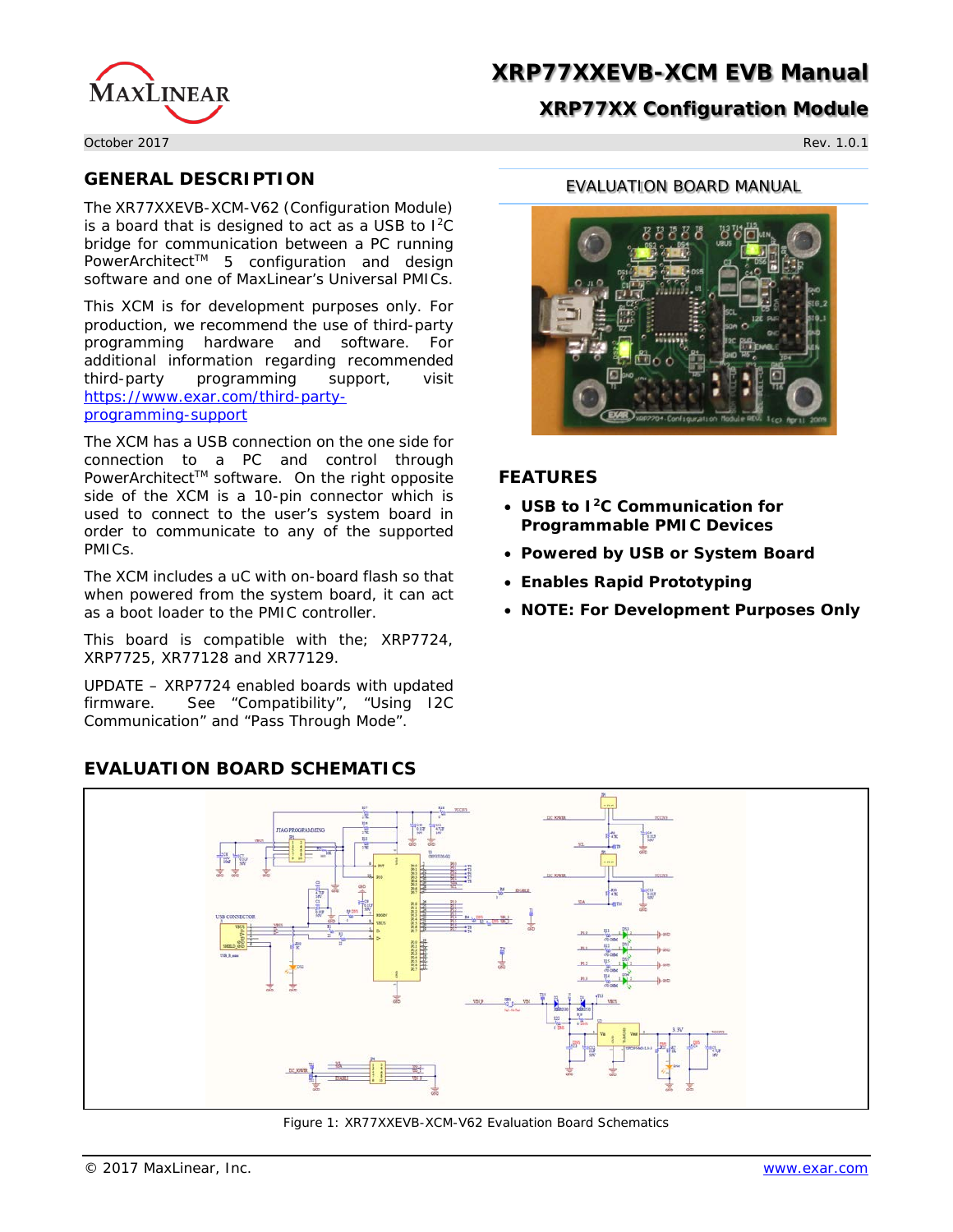

# **PIN ASSIGNMENT**



Figure 2: XRP77XXEVB-XCM JP4 Pin Assignment

# **PIN DESCRIPTION**

| <b>Name</b>   | <b>Pin Number</b> | <b>Description</b>                                                                               |
|---------------|-------------------|--------------------------------------------------------------------------------------------------|
| <b>SCL</b>    | JP4 PIN1          | <b>I2C Clock</b>                                                                                 |
| <b>GND</b>    | JP4 PIN2          | Ground                                                                                           |
| <b>SDA</b>    | JP4 PIN3          | <b>I2C Data</b>                                                                                  |
| Reserved      | JP4 PIN4          |                                                                                                  |
| $12C$ Power   | JP4 PIN5          | Connect to the preferred IO voltage. Only required when a voltage other than 3.3V is<br>desired. |
| Reserved      | JP4 PIN6          |                                                                                                  |
| <b>GND</b>    | JP4 PIN7          | Ground                                                                                           |
| <b>GND</b>    | JP4 PIN8          | Ground                                                                                           |
| <b>ENABLE</b> | JP4 PIN9          | Connects to the EN pin of the XRP77XX.<br>This is an input to the XCM board.                     |
| <b>VIN</b>    | JP4 PIN10         | Can connect to voltages from 4.5V to 30V                                                         |

# **ORDERING INFORMATION**

| <b>Part Number</b>    | <b>Description</b>                                                                 |
|-----------------------|------------------------------------------------------------------------------------|
| XR77XXEVB-XCM-V62-V62 | Configuration Module for PowerArchitect™ 5 Support (for development purposes only) |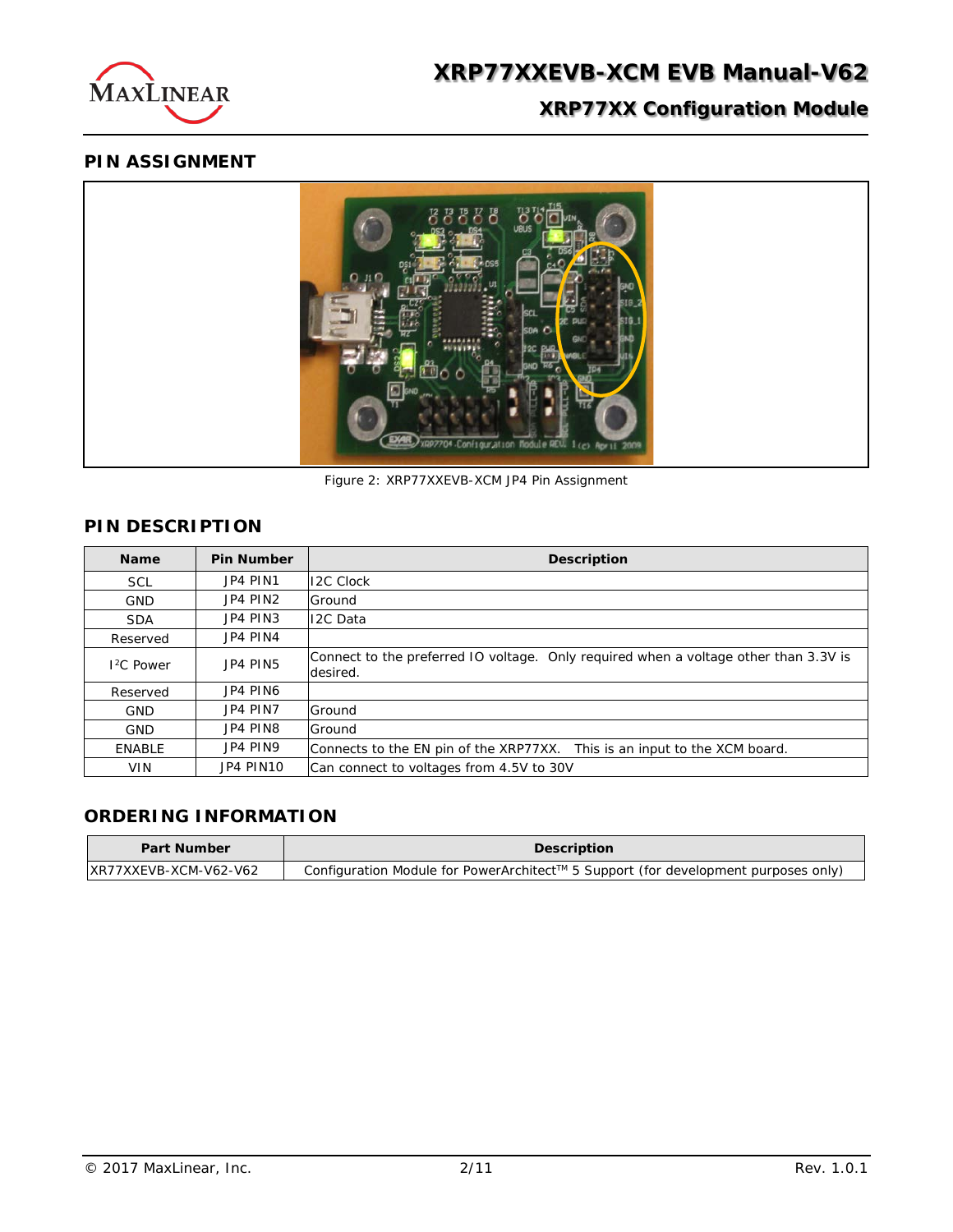

## **USING THE EVALUATION BOARD**

### **OPERATING ASSUMPTIONS**

The following are the basic assumptions for the operation of the XCM.

- Only one I<sup>2</sup>C Master is active at any time on the customer board. The user must ensure that only 1 master is active on the I2C lines at the same time. This could entail Host in Reset, Host communication lines disabled, etc.
- The user must connect the appropriate signals to from the system board to the XCM JP4. At a minimum; SDA, SCL, and GND must be connected.
- VIN and ENABLE must also be connected, if the customer wants the XCM board to operate in "Standalone Mode".

### **Using I2C Communication**

The XCM has an on board linear regulator to provide power to the uC and provides power to the I<sup>2</sup>C lines. The internal pull-up resistors are 4.7kohm. By changing the position of the jumpers on JP2 and JP3, the pull-up resistors can be connected to either the 3.3V provided on the XCM or to the I2C Power connected to JP4 Pin 5. In Figure 2 the jumpers are configured to use the on board 3.3V. Moving them to the other position connects the pullup resistors to the external I<sup>2</sup>C Power.

IMPORTANT: When using the XCM with XRP7713EVB or XRP7714EVB demo boards, the jumpers should be configured to use the 3.3V provided on the XCM. When using with the XRP7724EVB board, the jumpers should be moved to the other position to use the pull-up resistors already installed on the XRP7724EVB.

If the system board already has pull-up resistors, then the jumpers can simply be removed. This is the most likely scenario for a system intended to interact with the programmable features of the PMIC device on the system board.

### **COMMUNICATION WITH THE XCM**

If the XCM is connected to the PC before starting the PowerArchitect™ software, the software should recognize the presence of the board automatically. If the board is connected after the software is started, the user will need to click on "File", then "Board Search" for the software to find the board.

Once the board is identified, the software will add a tab called "XCM" as shown in Figure 3.

| <b>&amp; Exar PowerArchitect - ver 4.04</b><br>File Debug Help<br>Current File: none. |                                                       |
|---------------------------------------------------------------------------------------|-------------------------------------------------------|
| Overview   Demo   Power Design   Digital Design   Customer Info                       | <b>XCM</b>                                            |
| <b>Setup</b>                                                                          | <b>Graphic of Bytes</b><br><b>Currently in Module</b> |
| 0x00<br>I2C physical address<br>Reconfig Mode                                         |                                                       |
| Save to Module                                                                        |                                                       |

Figure 3: PowerArchitect™ XCM Tab

### **LED INDICATORS:**

There are 6 LEDs on the board.

There are four LEDs grouped in the upper left hand corner of the board as shown in Figure 3.

These are defined as:

### **DS3: USB Operation**

GUI is communicating to XCM (solid on when USB is connected)

### **DS4: Reconfig Mode**

The XCM will boot load the supported device with the stored configuration the ENABLE pin transitions from Low to High.

### **DS1: USB Activity**

Flashes based upon the USB activity between the XCM and the PC.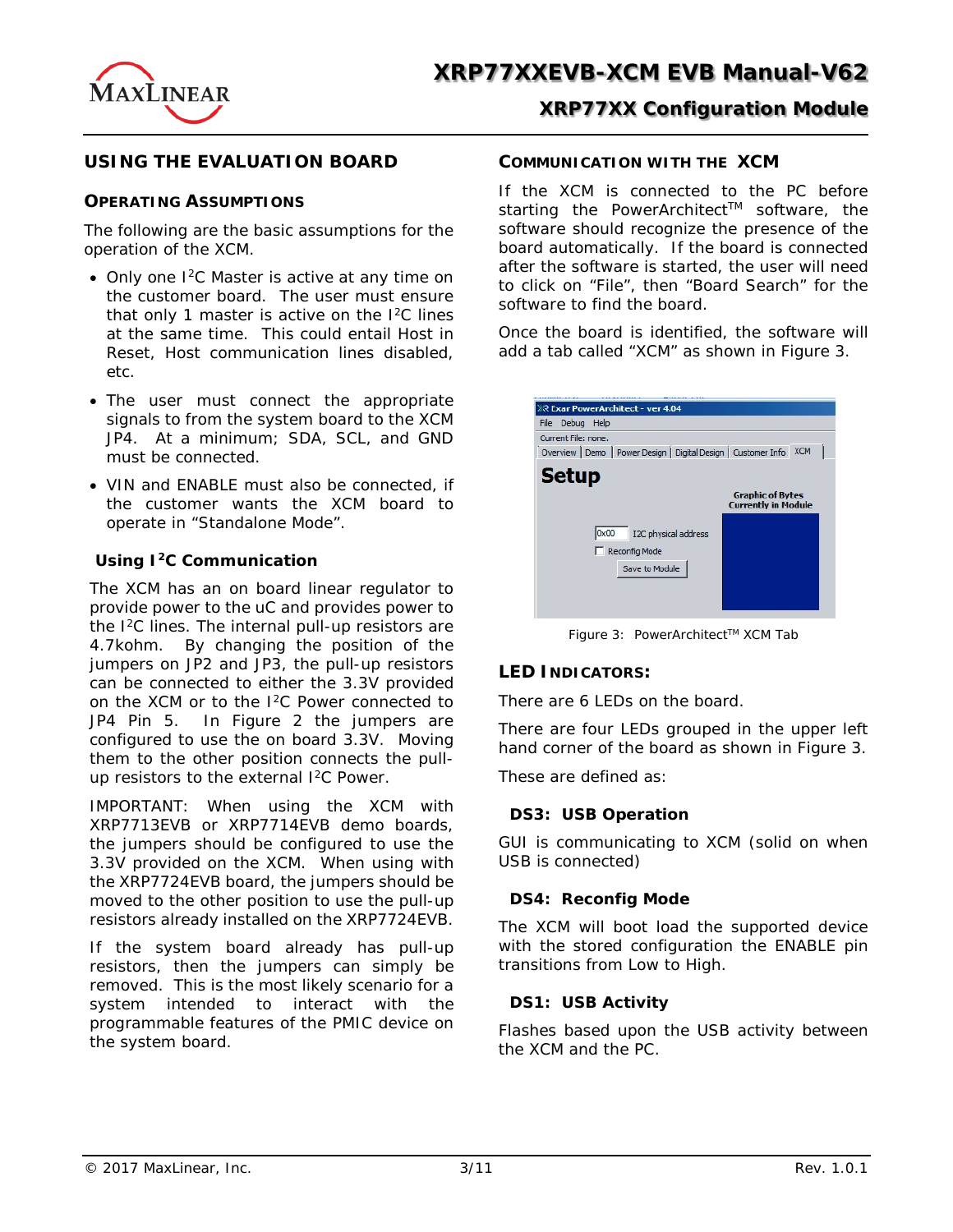

# **XRP77XX Configuration Module**



Figure 4: XCM LED Indicators

### **DS5: I2C Activity**

Flashes based upon the I2C activity between the XCM and the XRP77XX.

## **DS3: USB Power**

There is a fifth LED just to the right of the USB connector, which will be on permanently as long as USB power is applied to the XCM.

### **DS6: 3.3V Power**

The sixth LED is in the upper right hand corner. This indicates the LDO is generating 3.3V and the uC is powered.

# **OPERATING THE XCM**

Here are the two basic operating modes of the XCM.

- Pass Through Mode: The XCM is getting its power from the USB, and the PowerArchitect™ GUI is operational. In this mode, the "USB Operating" LED DS3 will be on.
- Standalone Mode: The XCM is getting its power from VIN of the Customer Board; the GUI is not operational. In this mode, the XCM acts as a boot loader to the supported device.

# **PASS THROUGH MODE**

When in USB Mode, the XCM supports pass-thru mode from the PC running PowerArchitect™ to the supported device on the designer's system board. This operation allows writes/reads to

either the shadow registers or Non-Volatile Memory of the supported device

- XCM receives commands from the GUI (over USB), and translates them via  $I^2C$  if the ENABLE pin is logic HIGH.
- The GUI has the option to write a given configuration to NVM or Shadow Registers of the supported device.
- XCM also supports reads from the supported device shadow and NVM registers for display in PowerArchitect<sup>™</sup>.

## **STANDALONE MODE**

UPDATE: Since the XRP7724 is Flash memory based, this mode is not required nor supported for the XRP7724.

The XCM allows the GUI to save a configuration into Flash on the XCM. In order to enable the boot loader functionality, the "Reconfig Mode" box must be checked. When there is a stored configuration on the XCM flash, the GUI will indicate the presence of that information in the "Graphic of Bytes" box. To store a configuration to the XCM, click the "Same to Module" button.



Figure 5: XCM Loaded for Standalone Mode

Note that only one configuration can be stored in the XCM. When storing the configuration onto the XCM, a "Success" window will pop up.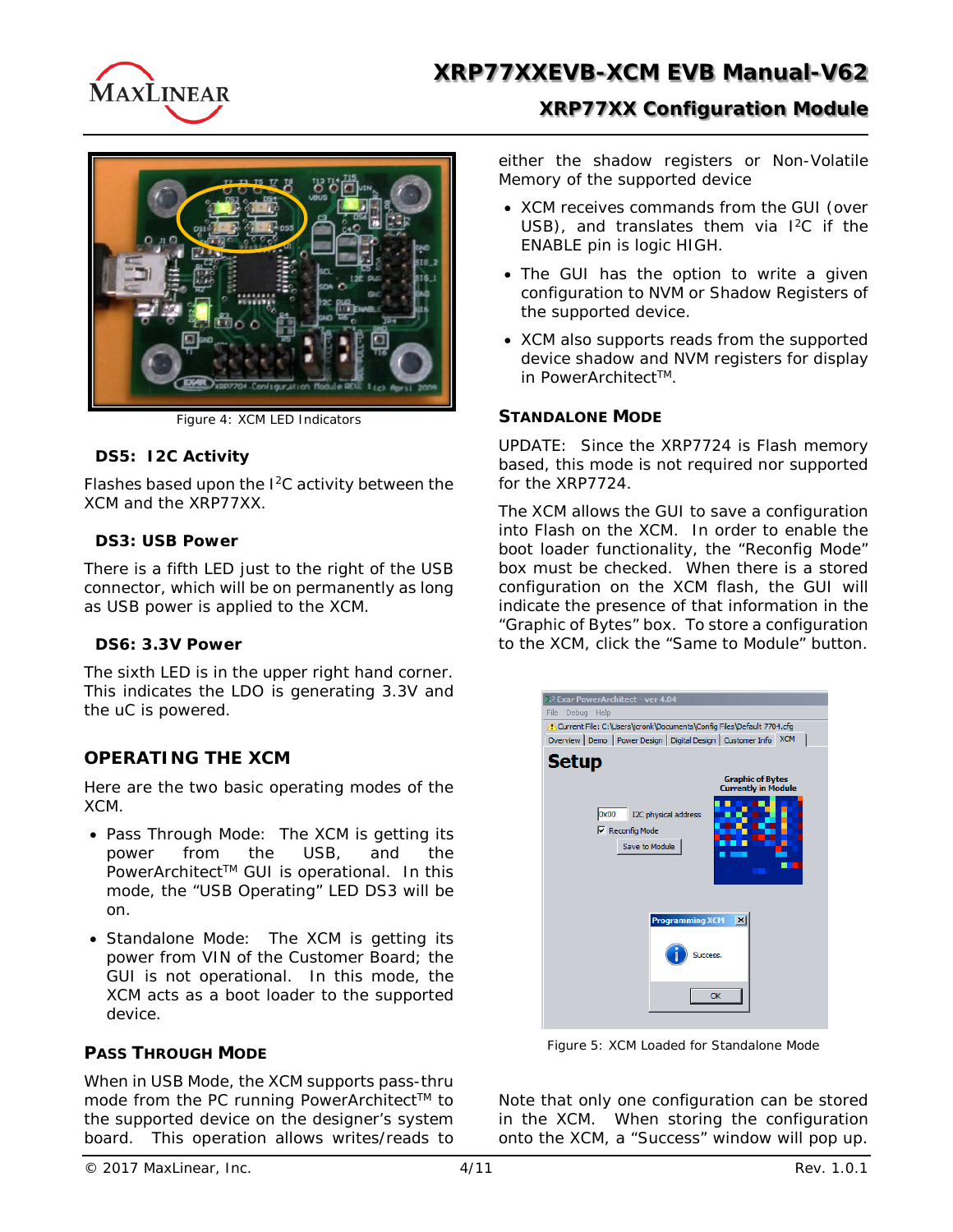

After clicking "OK" there can be a noticeable delay in the software.

### **Powering the XCM**

In order to operate, the XCM must have power provided either by connecting the VIN pin on JP4 to a power source from the system board or from USB power.

The XCM's on board linear regulator has a maximum input voltage of 30V, so whatever voltage source is powering the PMIC device on the system board can be connected to the XCM.

### **Downloading the Configuration**

The XCM will download the configuration stored on the XCM FLASH memory on every reset of the supported device. It does by monitoring the ENABLE Pin for a LOW to HIGH transition.

The XCM automatically downloads the saved Flash configuration into the supported device shadow registers via I<sup>2</sup>C. The register data is loaded in a specific order to prevent misoperation of the supported device. The XCM first configures Fault Ignore settings, downloads channel information, and finally configures the channel and GPIO enables.

One could imagine the result, if the channel was enabled before the control loop PID coefficients were loaded.

### **NVM Programming**

When in Standalone Mode, the primary intention for the XCM is to act as a boot loader into the shadow RAM. However, by installing a jumper between pins 2-4 on JP1, the XCM will program the NVM. There are no diagnostics in this mode. If a device's NVM has already been programmed, it cannot be re-programmed. If a changed configuration is attempted to be programmed into a previously programmed part, erroneous behavior is highly likely. The reason for including this function is for the developer who has concluded their evaluation and wishes to quickly program the NVM of the PMIC device on additional systems.

## **WHEN THINGS DO NOT WORK**

The following are potential issues that may cause improper or no operation.

- SCL, SDA, or GND are swapped.
- Check that the I2C pull-up resister jumpers on JP2 and JP3 are in place. Or correctly configured for your system.
- If you made your own ribbon cable with a 10 pin connector and accidentally attach it reversed, you just tied VIN to SCL and damaged the uC. Time for a new XCM.
- You are using 2 foot long wires hanging loose creating an inductive loop which is blocking the I2C communication. Twisting them together should reduce the inductance.
- You can communicate to the part when it is not operating, but when you turn on the switching channels, communication stops. This is difficult to fix because the most likely cause is ground bounce caused by poor grounding practices. See ANP-32, "Practical Layout Guidelines for Universal PMIC Controllers"
- Another possibility if communication is not working is a long ground loop causing noise. One could put an isolator on the I2C line, but using a notebook computer with the power adapter disconnected works as well.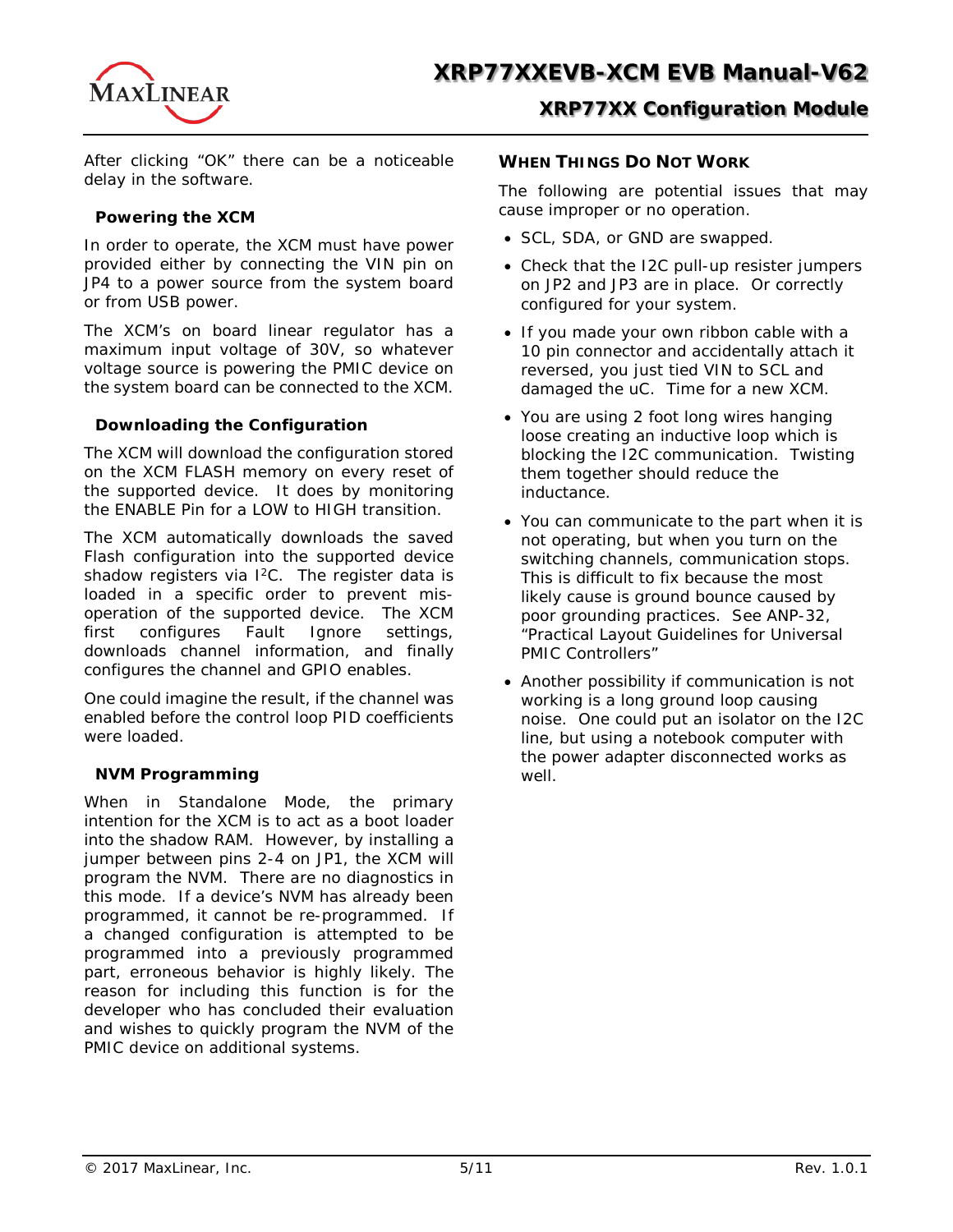

### **COMPATIBILITY**

With the release of the XRP7724 the firmware of the XCM has been updated. This has resulted in a compatibility issue when being used with PowerArchitect™ 4.21 and earlier revisions. XCMs which have updated firmware will be labeled "V62". If this XCM is first powered by the USB cable and discovered by PowerArchitect<sup>TM</sup> 4.21, the demo panel may show erroneous information (see Figure 7). However, if the XRP7704/08/40 or XRP7713/4 is first connected to the XCM then powered before connecting the USB cable, normal operation will occur. Future versions of PowerArchitect™ 4.xx will eliminate this compatibility issue.



Figure 6 XCM with updated firmware

|                             | R Exar PowerArchitect - ver 4.21 |                                                                               |             |                                            |                             |                                                  |             | $\Box$ $\Box$ $\times$                                                                       |
|-----------------------------|----------------------------------|-------------------------------------------------------------------------------|-------------|--------------------------------------------|-----------------------------|--------------------------------------------------|-------------|----------------------------------------------------------------------------------------------|
| File Debug Help Includes    |                                  |                                                                               |             |                                            |                             |                                                  |             |                                                                                              |
|                             |                                  | Current File: C:\Users\jcronk\Documents\Confiq Files\Default XRP7714 4.11.cfq |             |                                            |                             |                                                  |             |                                                                                              |
|                             |                                  | Overview Demo Power Design   Digital Design   Customer Info   XCM             |             |                                            |                             |                                                  |             |                                                                                              |
| Channel Config              |                                  |                                                                               |             | <b>Measured</b>                            |                             |                                                  |             |                                                                                              |
| Output                      | <b>Status</b>                    | <b>SetPoint</b>                                                               | <b>Vout</b> | <b>Tout</b>                                |                             | I limit (A) T start (ms) T stop (ms) Phase PGood |             | <b>Control</b>                                                                               |
| $\mathbf{1}$                | OCP Warn OVP                     | $0.00$ $\rightarrow$                                                          | 2.62V       | n/a                                        | 0.50                        | 8.000<br>8.000                                   | 270°        | <b>OFF</b><br>ON                                                                             |
| $\overline{\mathbf{2}}$     | OCP Warn OVP                     | ÷<br>0.00                                                                     | 2.62V       | n/a                                        | 0.50                        | ÷<br>8.000<br>8.000                              | $0^{\circ}$ | OFF<br>ON                                                                                    |
| з                           |                                  | ÷<br>0.00                                                                     | 2.62V       | n/a                                        | 0.50                        | 8.000<br>8.000                                   | $0^{\circ}$ | ON<br>OFF                                                                                    |
| 4                           | <b>OCP Fault</b>                 | ÷<br>0.00                                                                     | 2.62V       | n/a                                        | 0.50<br>÷                   | 를<br>8.000<br>8.000                              | 180°        | ON<br><b>OFF</b>                                                                             |
| LD <sub>O</sub>             |                                  | $3.3V -$                                                                      |             |                                            |                             |                                                  |             | ON<br>OFF                                                                                    |
|                             |                                  |                                                                               |             |                                            |                             |                                                  |             | OFF<br>All ON                                                                                |
| General                     |                                  | <b>GPIO Config</b>                                                            |             |                                            |                             |                                                  |             |                                                                                              |
| <b>Vin</b>                  | 13.1V W                          | GPIOO                                                                         |             | GPT01                                      | GPT02                       | GPI03                                            | GPT04       | GPIO5                                                                                        |
| <b>Junction Temp</b>        | 382°C F                          | Configuration nDCM soft-start                                                 |             |                                            |                             |                                                  |             | nDCM soft-start DCM soft-start CH12DCM soft-start CH12DCM soft-start CH12DCM soft-start CH12 |
|                             | soft reset                       | <b>Status</b>                                                                 |             |                                            |                             |                                                  |             |                                                                                              |
|                             |                                  | <b>Toggle Pin</b>                                                             |             |                                            |                             |                                                  |             |                                                                                              |
| <b>Board Connected COM4</b> |                                  | I2C Address 0                                                                 |             | Set I2C Address<br>$\overline{\mathbf{v}}$ | Squelch Iout<br>Measurement | Program Chip                                     | Update All  | $\overline{\vee}$ Auto-Update 2<br>sec                                                       |
|                             |                                  |                                                                               |             |                                            |                             |                                                  |             |                                                                                              |
|                             |                                  |                                                                               |             |                                            |                             |                                                  |             |                                                                                              |
|                             |                                  |                                                                               |             |                                            |                             |                                                  |             |                                                                                              |

Figure 7 PowerArchitect™ 4.21 Demo Tab when XRP7724 configured XCM not powered in proper sequence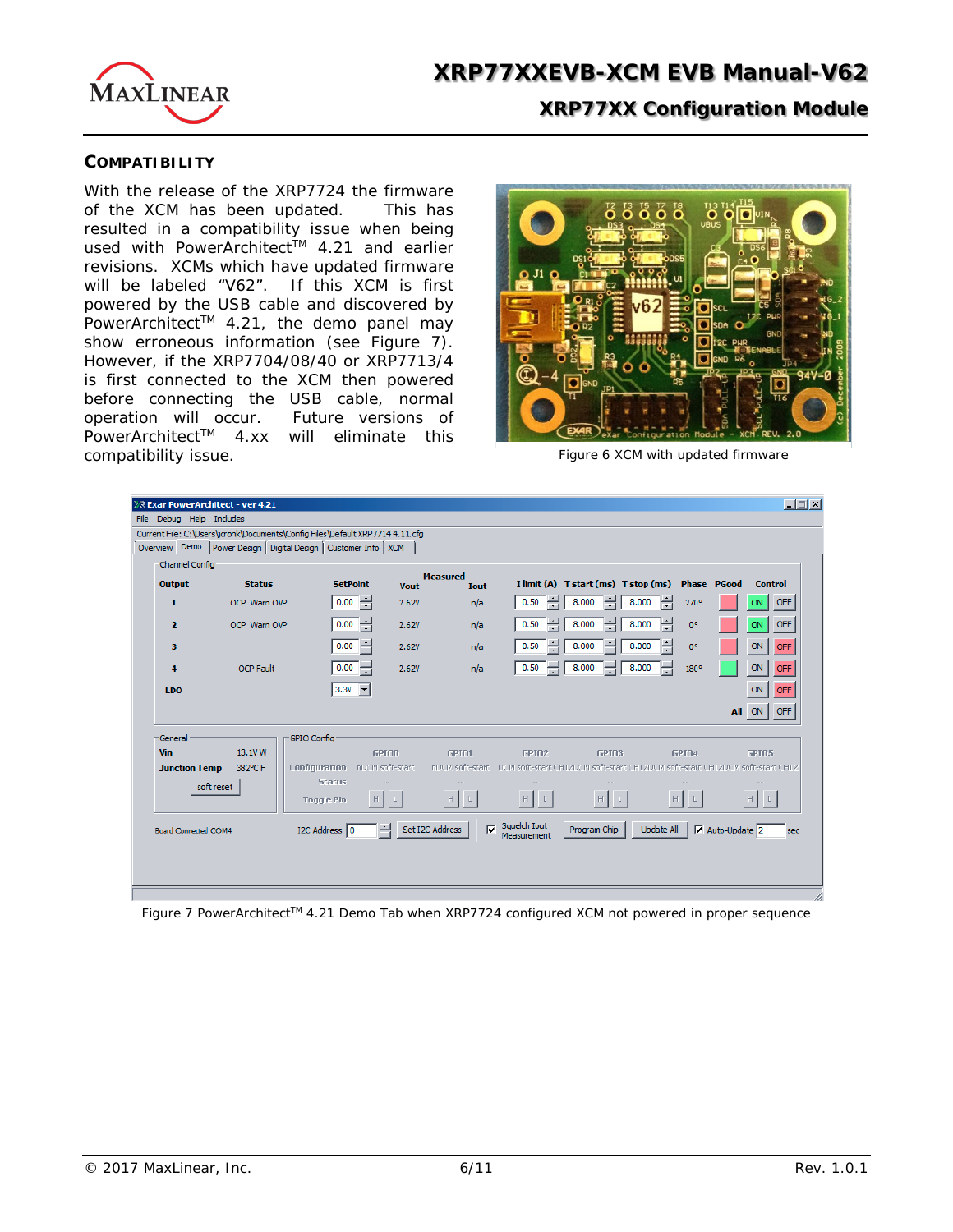

# **XRP77XX Configuration Module**

### **COMPATIBILITY WITH SYSTEMS THAT PULL I2C LINES UP ON THE MAIN BOARD**

In systems where I2C lines are pulled up on main board (not on XCM through JP2/3; JP2/3 open) the pull-up level will sag under heavy communication load on the bus. Although we have not seen issues with this arrangement, it would be possible to have communication problems especially if serial resistors were used on SDA and SCL lines. To eliminate the issue users have a couple of options:

- Remove pull-up resistors on their board and use 3.3V pull-up option on XCM (shorting pins 2 and 3 on JP2/3)
- If the pull up rail used to pull I2C lines up on the user's board is routed to JP4 pin 5 (signal name I2C POWER) of XCM, this voltage can be used to pull the lines up on XCM (shorting pins 1 and 2 on JP2/3). The pull-up resistors on user's board shall be removed in this case.
- If using pull-up resistors on user's board is the only option, capacitors C6 and C13 on XCM shall be removed and JP2/JP3 shall be open (no jumpers installed).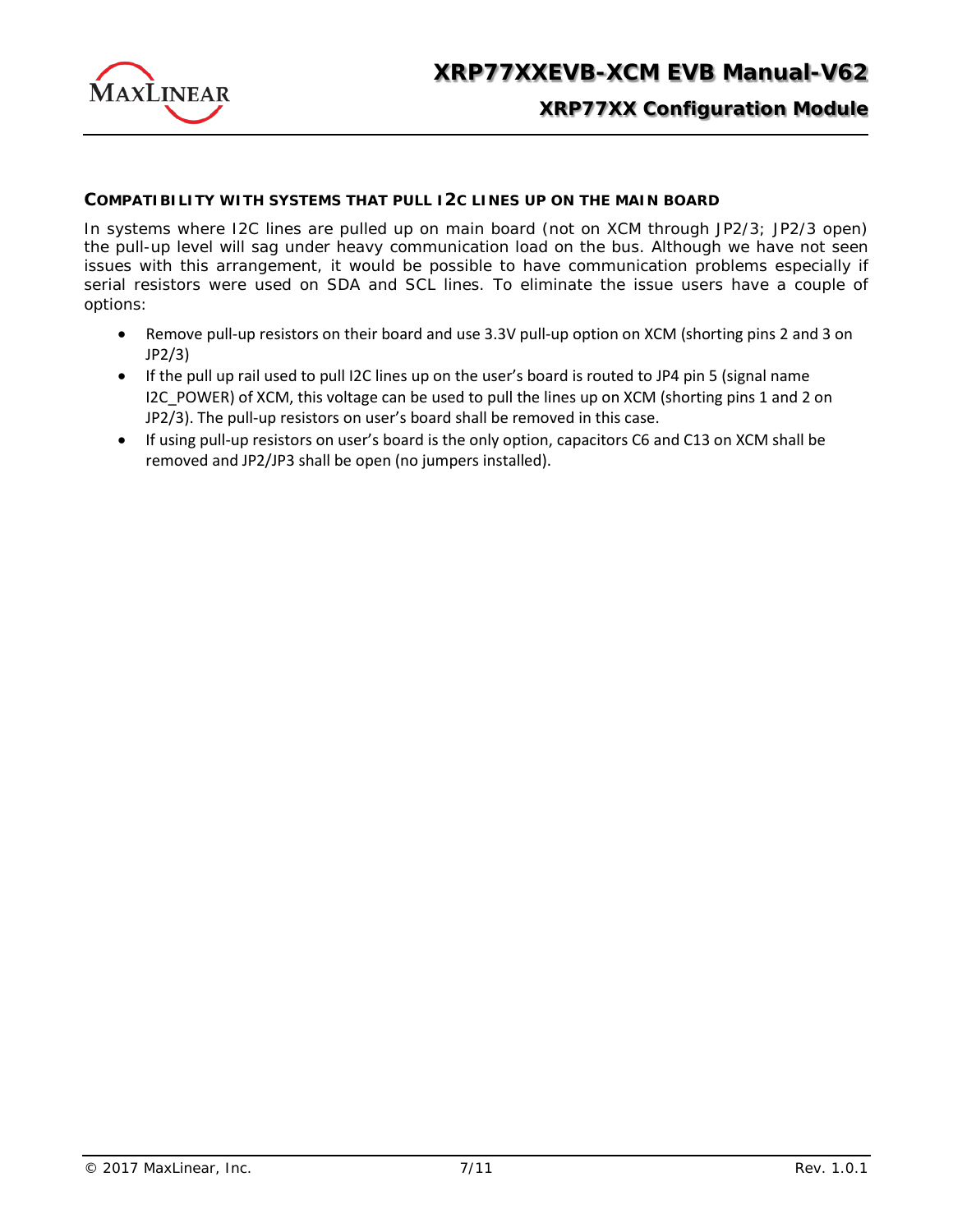

**XRP77XX Configuration Module**

## **EVALUATION BOARD SCHEMATICS**

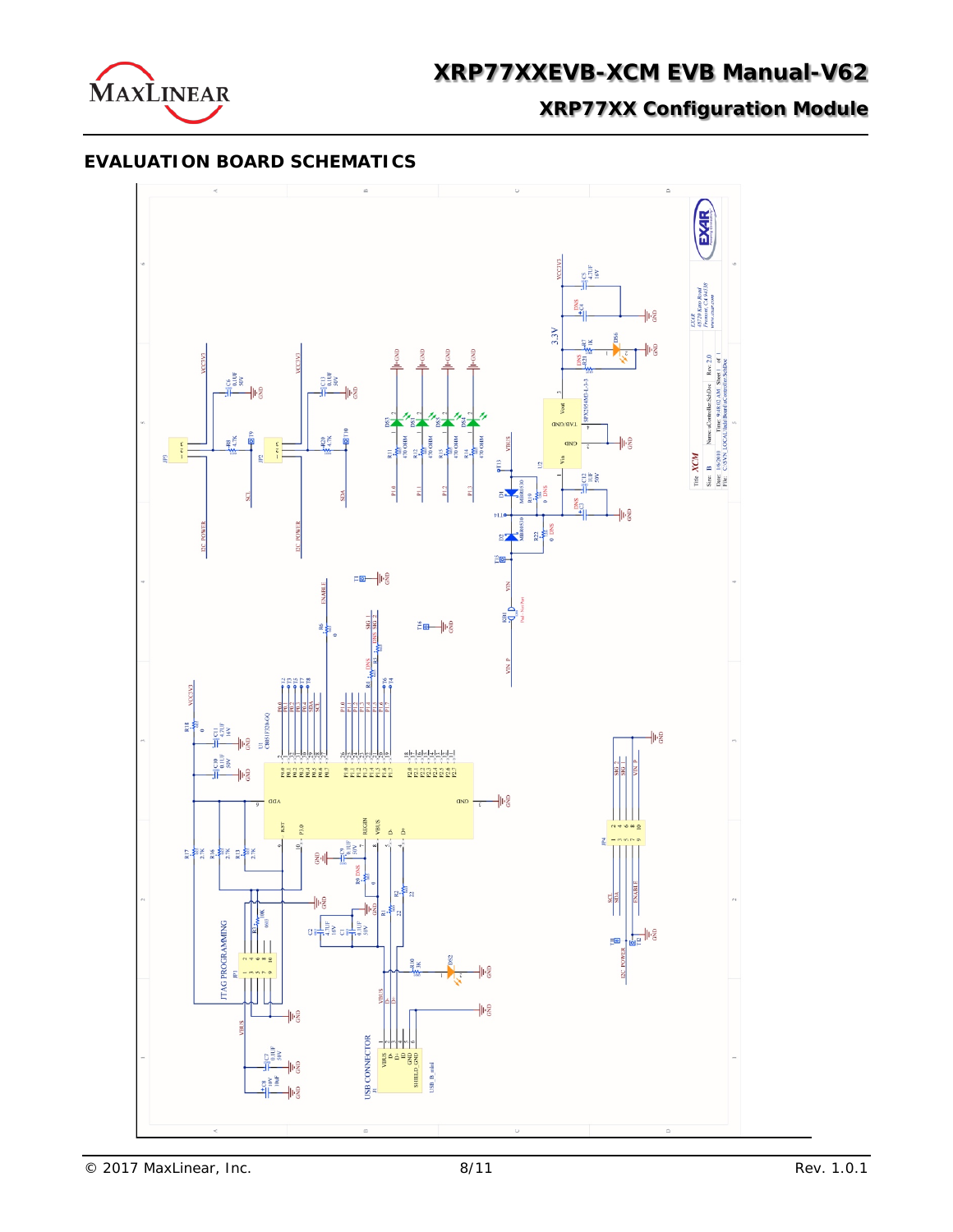

# **XRP77XX Configuration Module**

## **BILL OF MATERIAL**

| Ref.                             | Qty            | <b>Manufacturer</b><br><b>Part Number</b> |                    | <b>Size</b>       | Component                                   |  |
|----------------------------------|----------------|-------------------------------------------|--------------------|-------------------|---------------------------------------------|--|
|                                  | $\mathbf{1}$   |                                           |                    |                   | PCB REV2.0                                  |  |
| U1                               | 1              | Silicon Laboratories C8051F320-GQ         |                    | LOFP-32           | IC 8051 MCU 16K FLASH 32LQFP                |  |
| U <sub>2</sub>                   | $\mathbf{1}$   | MaxLinear                                 | SPX2954M3-L-3-3    | SOT-223           | IC REG LDO 3.3V SOT-223                     |  |
| D1, D2                           | 2              | Fairchild                                 | <b>MBR0530T1</b>   | SOD-323           | DIODE SCHOTTKY 500mA 30V                    |  |
| DS2, DS6                         | 2              | <b>Wurth Elektronik</b>                   | 150120EAS75000     | 1206p             | <b>LED AMBER SMD</b>                        |  |
| DS1, DS3,<br>DS4, DS5            | 4              | <b>Wurth Elektronik</b>                   | 150120EVS75000     | 1206 <sub>p</sub> | <b>LED GREEN SMD</b>                        |  |
| C1, C6, C7,<br>C9, C10, C13      | 6              | <b>MURATA</b>                             | GRM188R71H104K     | 0603              | Cap. .1UF, 50V, X7R, 10%, 0603 SMD          |  |
| C2, C5, C11                      | 3              | <b>MURATA</b>                             | GRM21BR71C475KA73  | 0805              | C_Chip_4.7uF_16V_X7R_0805 SMD               |  |
| C <sub>8</sub>                   | 1              | Vishay                                    | 293D106X9010B2TE3  |                   | B TANT CAP Cap, Tantalum 10uF 10V, CASE B   |  |
| C12                              | $\mathbf{1}$   | <b>MURATA</b>                             | GRM21BR71H105KA12L | 0805              | Cap, Ceramic, 1uF 50V, X7R, 10% 0805        |  |
| R <sub>1</sub> , R <sub>2</sub>  | 2              | PANASONIC                                 | ERJ-3EKF22ROV      | 0603              | Res 22 OHM 1% 0603 SMD                      |  |
| R <sub>3</sub>                   | 1              | <b>ROHM</b>                               | MCR03EZPFX1002     | 0603              | RES 10K 1/10W 1% 0603                       |  |
| R <sub>6</sub>                   | 1              | PANASONIC                                 | ERJ-3GEY0R00V      | 0603              | <b>Res 0 OHM 0603 SMD</b>                   |  |
| R7                               | 1              | PANASONIC                                 | ERJ-6ENF1001V      | 0805              | RES 1K OHM 1/8W 5% 0805 SMD                 |  |
| <b>R10</b>                       | 1              | PANASONIC                                 | ERJ-6GEYJ302V      | 0805              | RES 3K OHM 1/8W 5% 0805 SMD                 |  |
| R11, R12,<br>R14, R15            | 4              | PANASONIC                                 | ERJ-6GEYJ471V      | 0805              | RES 470 OHM 1/8W 5% 0805                    |  |
| R8, R20                          | 2              | PANASONIC                                 | ERJ-3EKF4701V      | 0603              | RES 4.7K OHM 1/10W 1% 0603 SMD              |  |
| <b>R18</b>                       | 1              | PANASONIC                                 | ERJ-6GEY0R00V      | 0805              | <b>Res 0 OHM 0805 SMD</b>                   |  |
| R13, R16, R17                    | 3              | PANASONIC                                 | ERJ-3EKF2701V      | 0603              | RES 2.7K OHM 1/10W 1% 0603 SMD              |  |
| KB1                              | 1              | PANASONIC                                 | ERJ-8GEY0R00V      | 1206              | <b>Res 0 OHM 1206 SMD</b>                   |  |
| J1                               | 1              | Wurth Elektronik                          | 65100516121        |                   | USB_B_mini CONN RECEPT MINIUSB R/A 5POS SMD |  |
| JP1, JP4                         | 2              | Wurth Elektronik                          | 61308021121        | HDR2X5            | CONN Header 5x2, 0.1 inch                   |  |
| JP2, JP3                         | 2              | Wurth Elektronik                          | 61304011121        | HDR1X3            | CONN HEADER 3POS 0.1 VERT GOLD              |  |
| T9, T10, T11,<br>T <sub>12</sub> | $\overline{4}$ |                                           |                    |                   | <b>TEST POINT</b>                           |  |
|                                  |                |                                           |                    |                   |                                             |  |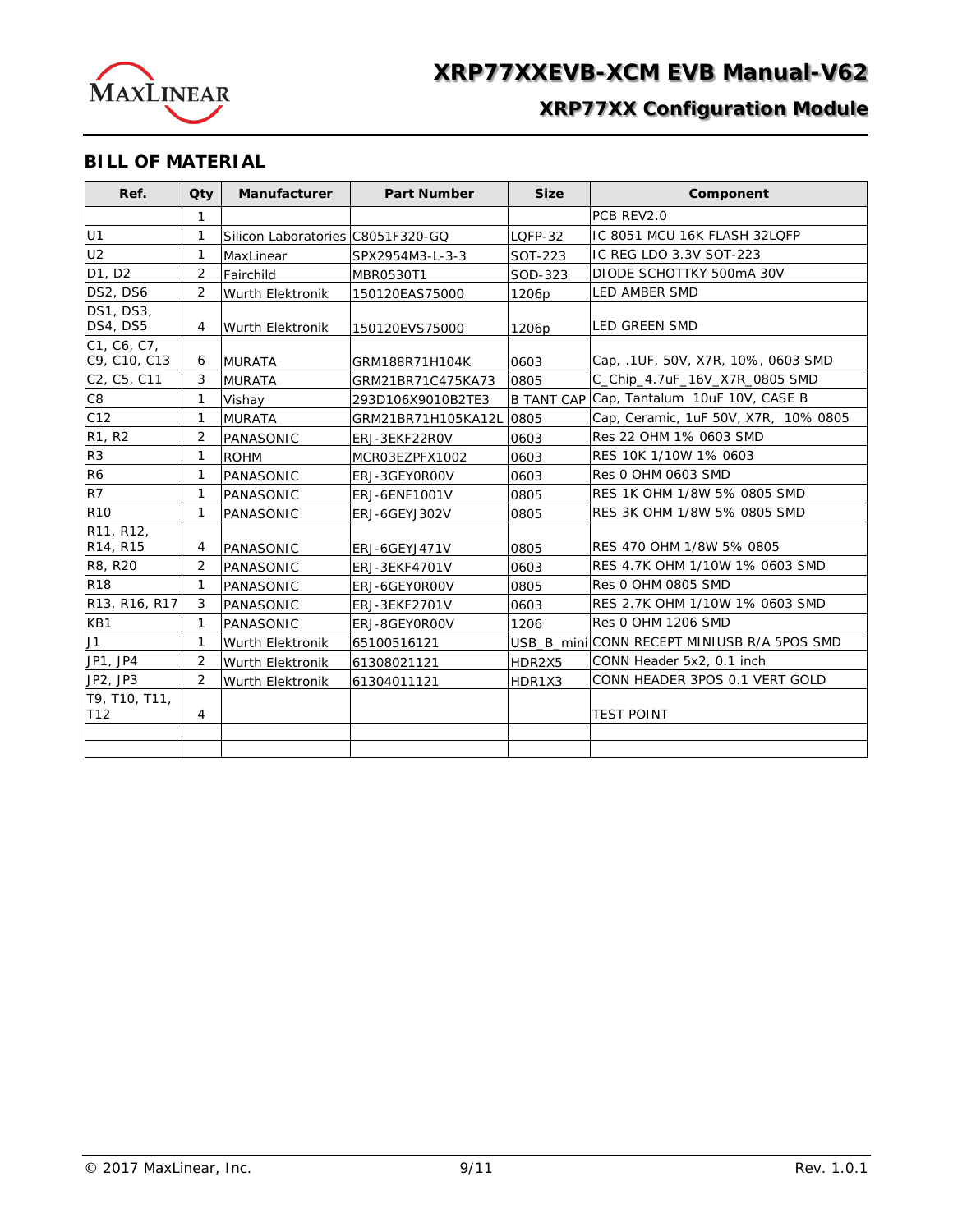

**XRP77XX Configuration Module**

# **EVALUATION BOARD LAYOUT**